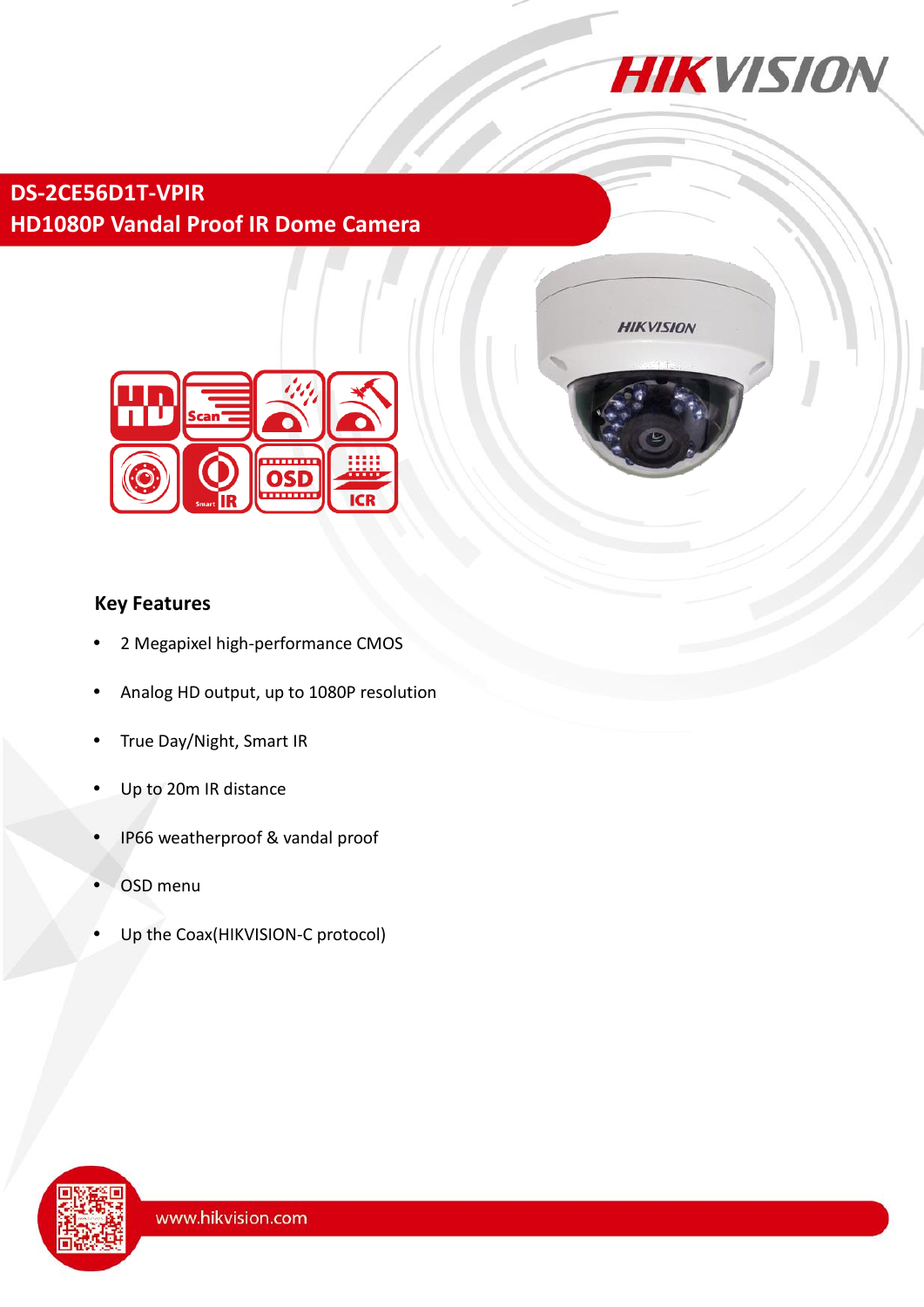

# **Specifications**

| Camera                      |                                                                         |
|-----------------------------|-------------------------------------------------------------------------|
| Image Sensor                | 2MP CMOS Image Sensor                                                   |
| Signal System               | PAL/NTSC                                                                |
| <b>Effective Pixels</b>     | 1930(H)*1088(V)                                                         |
| Min. illumination           | 0.01 Lux @ (F1.2, AGC ON), 0 Lux with IR                                |
| <b>Shutter Time</b>         | 1/25(1/30)s to 1/50,000s                                                |
| Lens                        | 3.6mm (6mm optional)                                                    |
|                             | Angle of View: 91.3°(3.6mm), 59.9°(6mm)                                 |
| Lens Mount                  | $\phi$ 14                                                               |
| Day & Night                 | <b>ICR</b>                                                              |
| Angle Adjustment            | Pan: 0 - 355°, Tilt: 0 - 75°, Rotation: 0 - 355°                        |
| Synchronization             | Internal synchronization                                                |
| Video Frame Rate            | 1080p@25fps/1080p@30fps                                                 |
| HD Video Output             | 1 Analog HD output                                                      |
| S/N Ratio                   | >62dB                                                                   |
| <b>Menu</b>                 |                                                                         |
| Camera ID                   | On/off (0-255)                                                          |
| AGC                         | Support                                                                 |
| D/N Mode                    | Color/BW/Auto/EXT                                                       |
| White Balance               | Auto/User/Push/8000K/6000K/4200K/3000K                                  |
| Privacy Mask                | On/Off, maximum 2 zones                                                 |
| <b>Motion Detection</b>     | On/Off, maximum 4 zones                                                 |
| <b>BLC</b>                  | Support                                                                 |
| Anti-flicker                | On/Off                                                                  |
| Language                    | English/Chinese                                                         |
| Functions                   | Digital noise reduction, Mirror                                         |
| <b>General</b>              |                                                                         |
| <b>Operating Conditions</b> | -40 °C - 60 °C (-40 °F - 140 °F), Humidity 90% or less (non-condensing) |
| Power Supply                | 12 VDC $\pm$ 15%                                                        |
| Power Consumption           | Max. 4W                                                                 |
| Protection Level            | <b>IP66</b>                                                             |
| IR Range                    | Up to 20m                                                               |
| <b>Impact Protection</b>    | IK10                                                                    |
| Communication               | Up the coax, Protocol: HIKVISION-C(TVI output)                          |
| Dimensions                  | $\Phi$ 111 × 82.4( $\Phi$ 4.37" × 3.24")                                |
| Weight                      | 550g                                                                    |

## **Order Models**

X

DS-2CE56D1T-VPIR